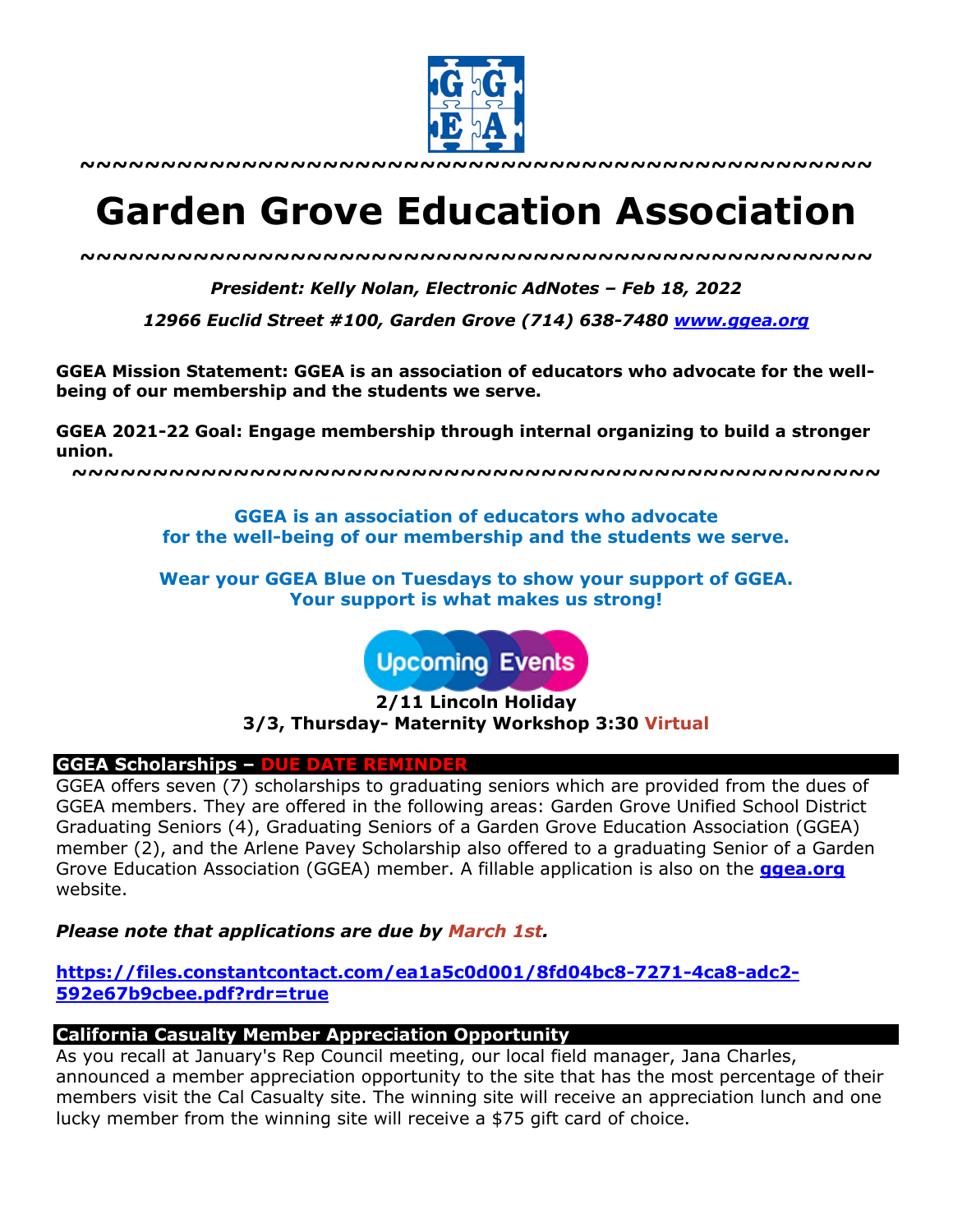Unfortunately, there is a tie between the following sites below so Jana decided to extend the opportunity until Monday, February 28th.

**Tied for first place**: *Excelsior, Clinton-Corner, Brookhurst, GGHS, Bryant, Peters K-3 & Murdy.* **You still have time to scan the QR code below to join in on the fun!**

The winner will be announced on March 1st.

# **https://files.constantcontact.com/ea1a5c0d001/b52ff42f-6201-4052-8571- 45c945550984.jpg**

# **Advocating at the GGUSD School Board Closed Session**

During bargaining, GGEA leadership found it necessary to speak at Tuesday night's closed session of the GGUSD school board meeting. Both GGEA Negotiations Chair Bridget Holdermann, and I spoke, in regards to the effects of inflation and why we felt further consideration to a higher wage increase needed to be offered at the bargaining table.

After reading the attached talking points, one might ask, if inflation is up to 7+% then why wasn't the wage offer increased to that amount. You must also put into account the cost of reducing class sizes, increase to the employer STRS contributions, making 85 aides full time and the increase in salary for the bus drivers, as well as other expenses the district incurs.

# *Kelly's talking points:* **https://files.constantcontact.com/ea1a5c0d001/b082f8ce-0fcb-4f9a-a6f4- 0120c52d02df.png**

*Bridget's talking points:* **https://files.constantcontact.com/ea1a5c0d001/2f95ec45-3d35-4eaa-b5b1 e9aec838c386.pdf?rdr=true**

# **Day of the Teacher Poster Contest**

GGEA's Community Action Committee is announcing the 2021-2022 Day of the Teacher Poster Contest. This flyer should already be posted on your site's GGEA bulletin board. The flyer contains all the necessary information regarding the details and submission of the poster.

# **Due Tuesday, March 22, 2022.**

# **https://files.constantcontact.com/ea1a5c0d001/9bb960b4-dc20-4405-985f-84e319762736.png**

## **Tentative Agreement (TA) Reached**

Under a separate communication yesterday, a Tentative Agreement was reached between GGUSD and GGEA. Earlier in the month a Class Size MOU was signed. I'm attaching a link to both.

## *Tentative Agreement:*

**https://files.constantcontact.com/ea1a5c0d001/a300fc1e-a0b8-46c9-915a-4de6f40f828c.pdf?rdr=true**

*Class Size MOU:* **https://files.constantcontact.com/ea1a5c0d001/d63f55e9-9163-427a-9746- 86414bf3e609.pdf?rdr=true**

**Voting on the Tentative Agreement**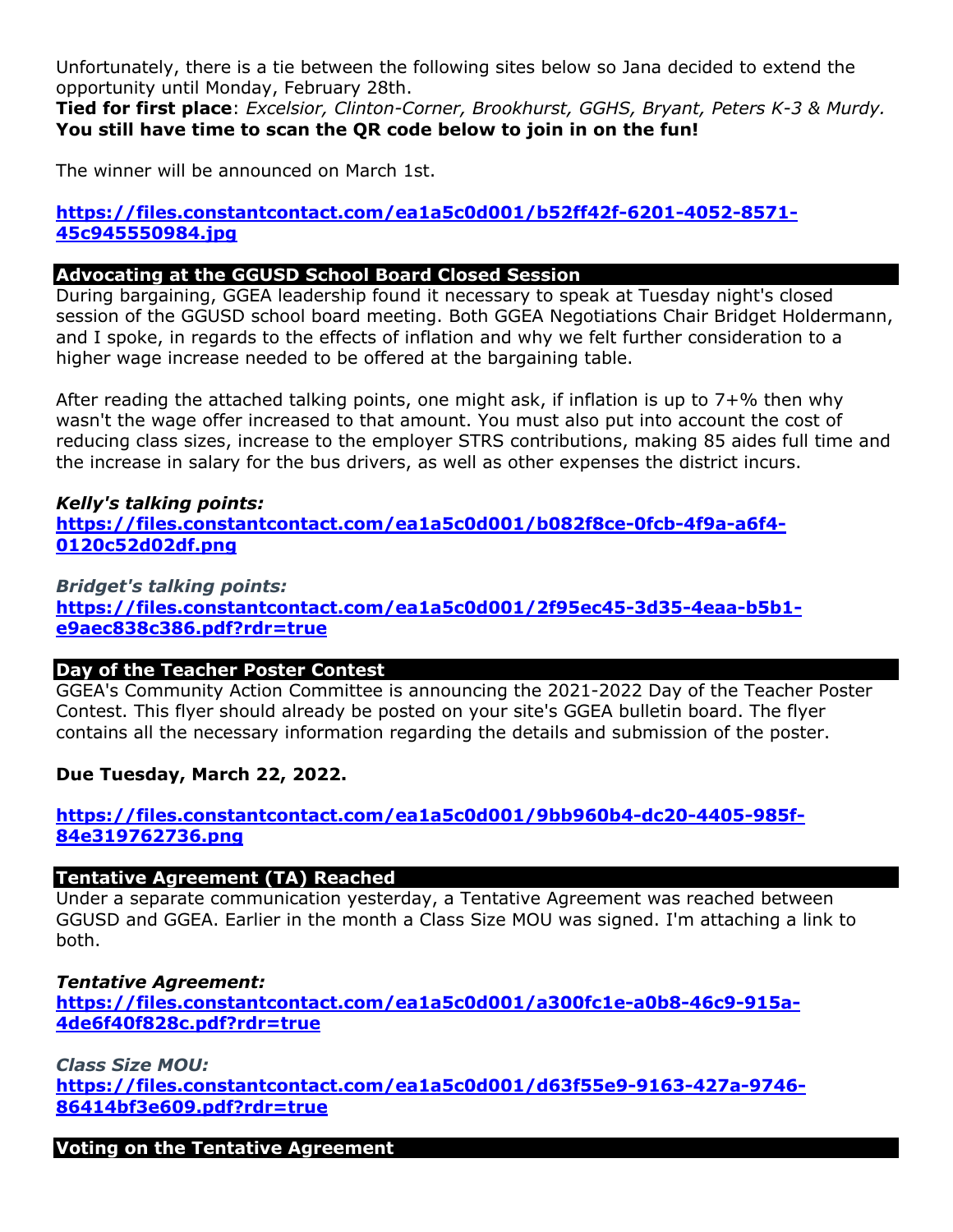Voting on the Tentative Agreement will begin Friday, February 25, 2022 and end Friday, March 4, at 5PM.

The majority of our members will be voting electronically. If we have your personal email then you will receive an email from Garden Grove Education Association **vote@simplyvoting.com**. If you don't receive an electronic ballot, check your spam folder.

There are 54 members that will be receiving a paper ballot at their site. You will either receive your own ballot in your mailbox or your site rep will be giving you one.

Please return your ballot no later than 5 PM on March 4. Ballots received after that date and time will not be counted.

# **GGEA's Human Rights Committee**

**February is Black History Month:** Looking for great resources to share with your students for Black History month? **CTA.org** is a great place to start: **https://www.cta.org/black-historymonth**. Human Rights invites you to share any lessons or activities you do in your classroom with GGEA by contacting **humanrights@ggea.org**

**March is Women's History Month:** Looking for great resources to share with your students for Women's History month? **CTA.org** is a great place to start:

**https://www.cta.org/awareness-events/womens-history-month**. Human Rights invites you to share any lessons or activities you do in your classroom with GGEA by contacting **humanrights@ggea.org**

**2021-2022 Cesar E. Chavez and Dolores Huerta Education Award Program:** CTA wants to recognize "educators and students who demonstrate an understanding of the vision and guiding principles embraced by Cesar Chavez and Dolores Huerta." Award categories include written essay and visual arts. Pre-K through higher education entries welcomed. The deadline for entries is **March 4th**. Here is the link for further information. **https://www.cta.org/foreducators/scholarships-awards/cesar-chavez-and-dolores-huerta-award**

**GGEA HR Committee** meets 1st Monday of the month on Zoom at 3:30 pm: ID number: 987 0501 4658 Passcode: GGEAHR

## **Region IV Leadership Conference**

*2022 Region IV Leadership Conference* taking place from Friday, April 22 - Sunday, April 24, 2022 at the Hilton Orange County/Costa Mesa.

"This conference, "Fight for the Present, Shape the Future" is centered on the idea that building strong local unions and school site structures through nuts and bolts organizing, including Member and Community Engagement, is the key to a stronger Union. Our ability to connect with every member on school sites around our shared values is the foundation of building the necessary power to continue in our roles as advocates for students, colleagues, the teaching profession and public education in California. Please consider joining your colleagues from across Southern California as we hone the practice of building relationships by developing our skills and knowledge through **multiple course offerings**." For more information: **https://www.cta.org/event/22r4lc**

While registration is now open for the 2022 Region IV Leadership Conference, you must receive prior approval by calling the GGEA office, speak to Jenny, and get on the limited attendee list. Once you are approved, you may register. Since it is a local conference, only the registration fee, mileage, and parking will be reimbursed.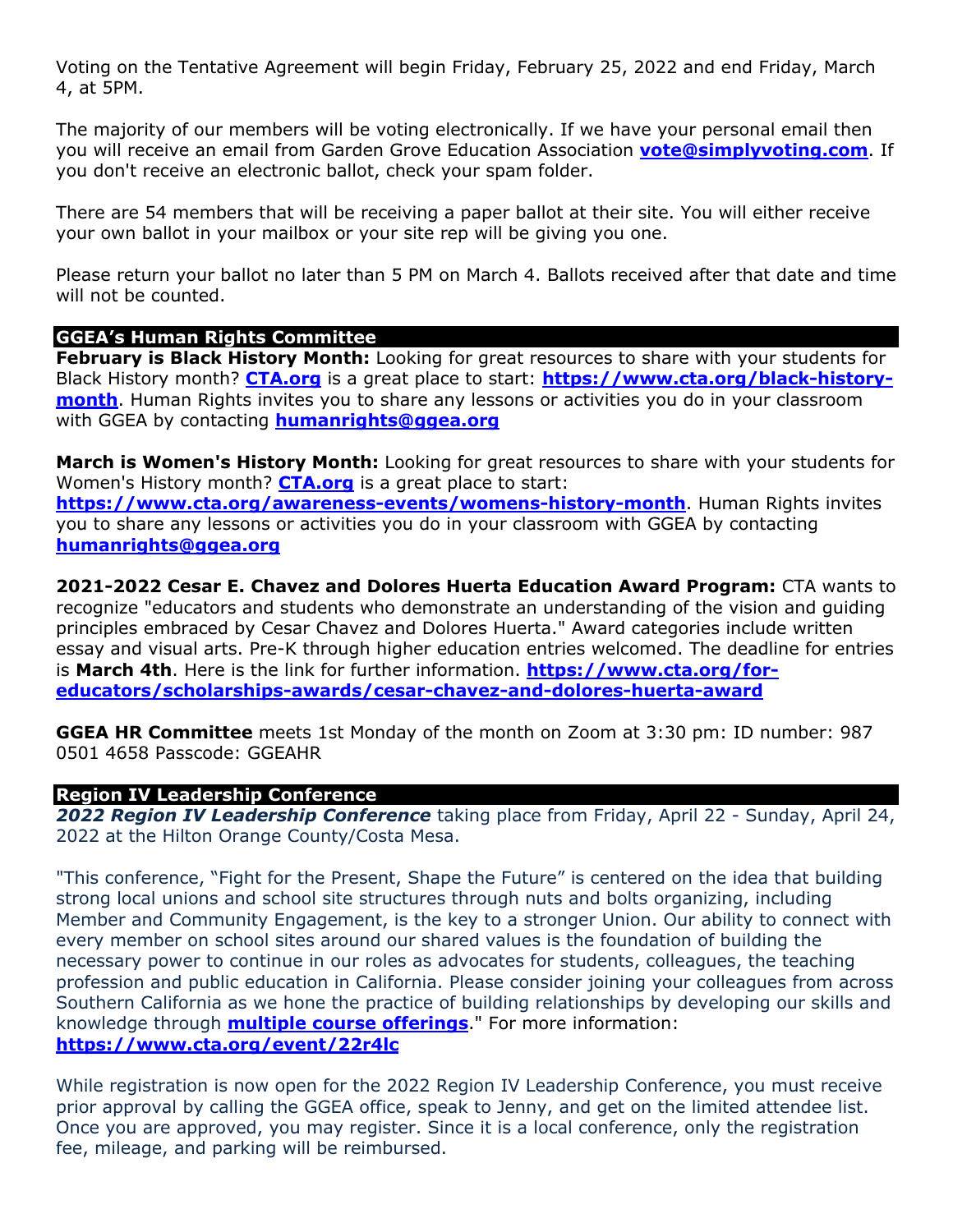# **https://files.constantcontact.com/ea1a5c0d001/097798f0-400c-4dd1-9401 d136fc68a76a.png**

#### **Day of the Teacher Poster Contest**

GGEA's Community Action Committee is announcing the 2021-2022 Day of the Teacher Poster Contest.

This flyer should already be posted on your site's GGEA bulletin board.

The flyer contains all the necessary information regarding the details and submission of the poster.

#### **Due Tuesday, March 22, 2022.**

# **https://files.constantcontact.com/ea1a5c0d001/9bb960b4-dc20-4405-985f-84e319762736.png**

#### **MWDOC Water Awareness Poster Contest**

All Orange County students are invited to create posters that reflect the theme: **#OCISWATERSMART**. For more information, the flyer link is below.

# **https://files.constantcontact.com/ea1a5c0d001/f540d619-df25-4e0f-a376- 3c5ace5207bd.png**

#### **Dedicate Your Miles to Kids Fighting Cancer**

Cancer is the leading cause of death by disease for children under the age of 19 in the U.S. One in 285 American children will be diagnosed with cancer by the time they are 20 years old. Whether it's your child, a neighbor, or the relative of a colleague, the chances are strong that someone you know will have their lives shattered by pediatric cancer.

If you are interested in joining former GGEA member Terry Shepard's Team, Running With Todd, for the 5K Run/Walk, 10K Run, Half Marathon, or 1K Kids Fun Run, click on the link below.

# **https://files.constantcontact.com/ea1a5c0d001/5bcdcc46-91d3-4270-bfb2 c8ee3ae5dde3.pdf**

## **IFT Grants**

All eligible CTA members may apply for an Educator grant (up to \$5,000) or an Impact grant (up to \$20,000). Learn more about IFT and how to apply online at **www.cta.org/ift**

**https://files.constantcontact.com/ea1a5c0d001/ac66d961-97f3-45f3-a5d8 fb3199c21d7e.png**

## *Please note that applications are due by March 1st.*

**https://files.constantcontact.com/ea1a5c0d001/8fd04bc8-7271-4ca8-adc2- 592e67b9cbee.pdf**

## **Retiring?**

GGEA's Retirement Committee started working on the Retirement Tribute back in September. Venues are booking up fast. The GG Community Center was already booked.